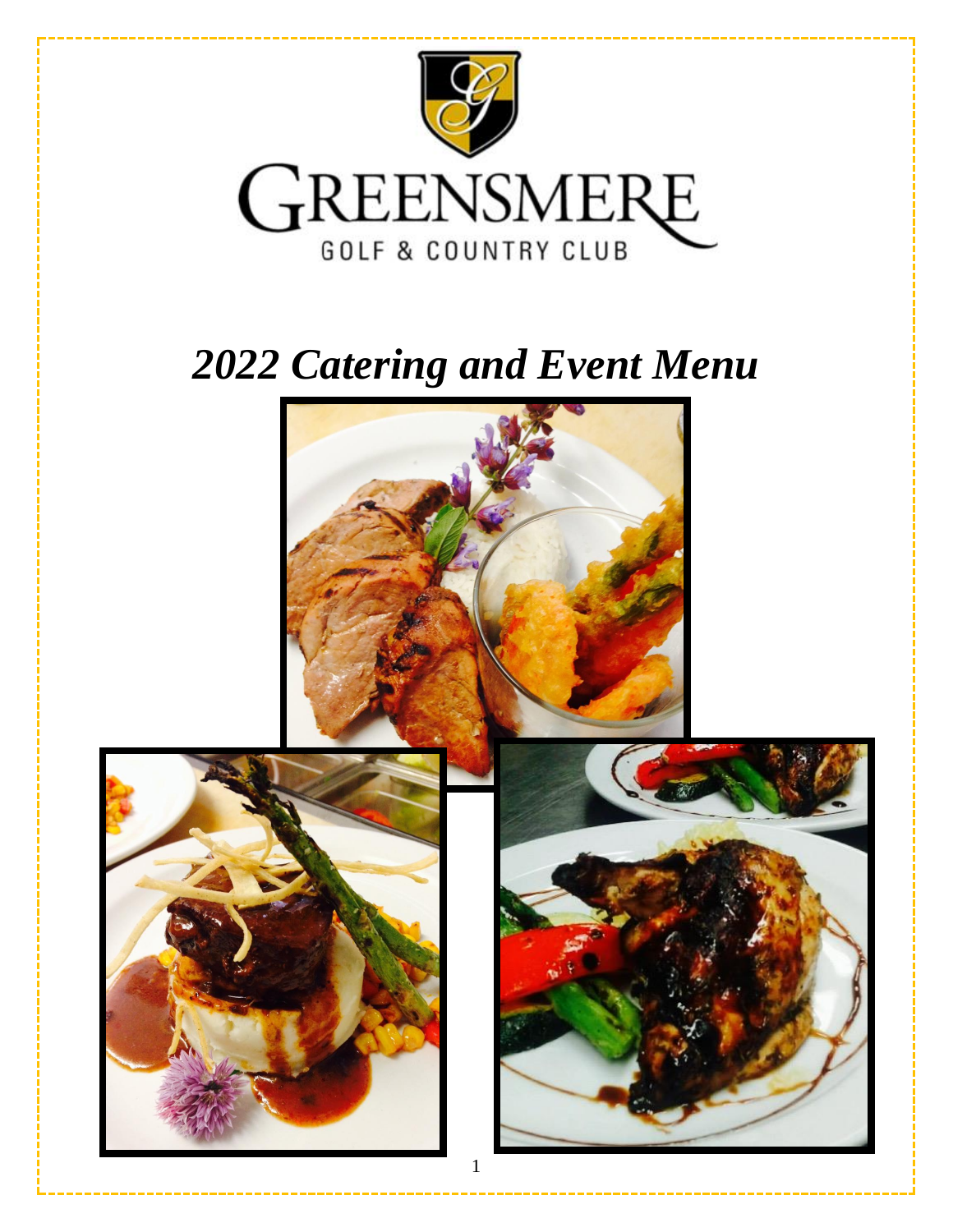# *Canapés*

Items are priced by the dozen. A minimum of two dozen required per order. **(GF)** denotes a Gluten Free option, **(V)** denotes a Vegetarian option, (**Vegan)** denotes a Vegan option. Prices do not include taxes or gratuity.

| Apple and Brie bites with a Cranberry jelly $(V)$                                             | \$18.00/dozen   |
|-----------------------------------------------------------------------------------------------|-----------------|
| Braised Beef, Onion and Mushroom topped with Horseradish Aioli and served<br>on a Crostini    | $$24.00$ /dozen |
| Salmon Cakes with Dill crème fraîche                                                          | $$22.00$ /dozen |
| Spring Rolls served with a Sweet Chili dip                                                    | $$18.00$ /dozen |
| Potato Nest with Smoked Salmon and Dill crème fraîche (GF)                                    | \$24.00/dozen   |
| Marinated Chicken, Beef or Shrimp skewers (GF)                                                | $$22.00$ /dozen |
| Miniature Tacos filled with Vietnamese Chicken, Chipotle Aioli, and Nappa<br>Cabbage Coleslaw | $$30.00$ /dozen |
| Maple-infused Pork Belly served on a Crostini                                                 | \$20.00/dozen   |
| Miniature BBQ Beef Sliders topped with Candied Bacon Relish                                   | \$28.00/dozen   |
| Miniature Pulled Pork Sliders with a Maple Chipotle BBQ sauce and Coleslaw                    | $$24.00$ /dozen |
| Caramelized Onion Bites served with Brie Cheese (V)                                           | $$18.00$ /dozen |
| Caprese Bites with Miniature Tomatoes, Mozzarella Cheese and a hint of<br>fresh Basil $(V)$   | $$16.00$ /dozen |
| Bruschetta with a Balsamic Glaze                                                              | $$20.00$ /dozen |
| Stuffed Mushroom Caps (V)                                                                     | $$18.00$ /dozen |
| Cucumber Cups filled with Chickpeas (GF) (V)                                                  | $$14.00$ /dozen |
| Mixed Greens wrapped in Prosciutto served with a Honey Mustard Vinaigrette<br>(GF)            | $$20.00$ /dozen |
| Smoked Salmon: Served on a Crostini with Cream Cheese, Red Onion and<br>Capers                | $$24.00$ /dozen |
| Mini Beef Wellingtons: Beef and Mushroom duxelles wrapped in a puff pastry                    | $$26.00$ /dozen |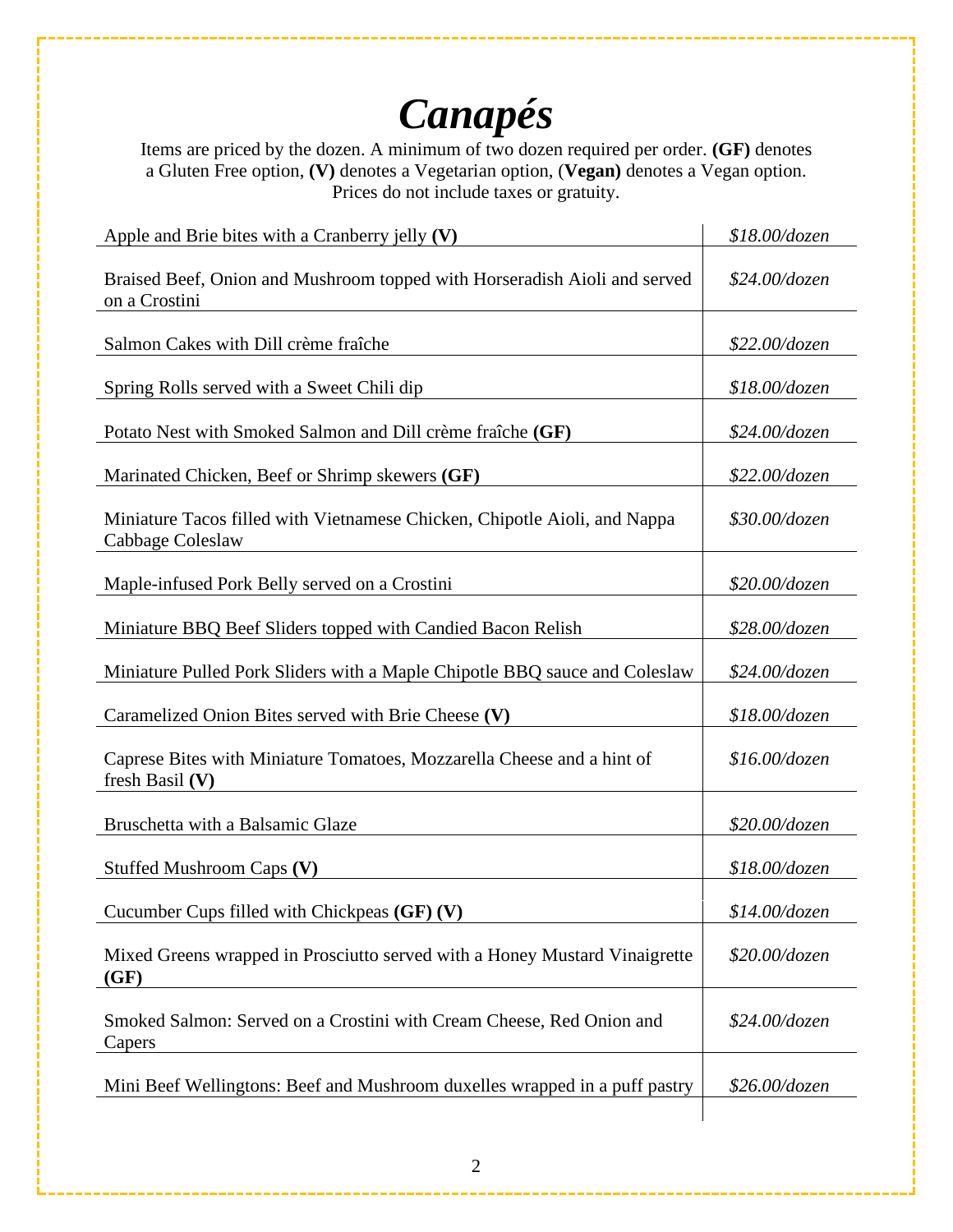## *Platters*

A large platter serves approximately 24 guests and a small platter serves approximately 12 guests. Prices do not include taxes or gratuity.

|                                                                                                                                                                           | Large                 | Small                    |
|---------------------------------------------------------------------------------------------------------------------------------------------------------------------------|-----------------------|--------------------------|
| Pickle and Olive Platter: An assortment of various Olives, Dills, and Sweet<br>Pickles                                                                                    | \$50                  | \$30                     |
| Veggie Platter: Freshly cut Seasonal Vegetables served with Homemade Dip                                                                                                  | \$85                  | \$50                     |
| Antipasto Platter: Grilled Sweet Red Peppers, Onions, Sweet Potato,<br>Zucchini, Marinated Artichoke Hearts & Mushrooms, Olives, and Pickles                              | \$80                  | \$50                     |
| Assorted Sandwich Platter: Served on an assortment of Fresh Breads and<br>Wraps. Our filling selections include Egg Salad, Vegetables, Ham, Turkey,<br>and Chicken Caesar | \$100                 | \$60                     |
| Fruit Platter: Freshly cut seasonal fruit                                                                                                                                 | \$90                  | \$55                     |
| Dessert Platter: An assortment of squares and sweet loaves                                                                                                                | \$85                  | \$50                     |
| Meat Platter: A selection of deli meats                                                                                                                                   | \$110                 | \$65                     |
| <b>Cheese Platter: Assorted Cheeses and Crackers</b>                                                                                                                      | \$120                 | \$65                     |
| Charcuterie Board: Assorted Fine Cheeses, Assorted Cured Meats, Breads,<br>Crackers, Pickles, Olives, Chutneys, Grapes, Nuts and Deli Mustard                             | Inquire<br>for prices | Inquire<br>for<br>prices |

**Ask about our wine list.**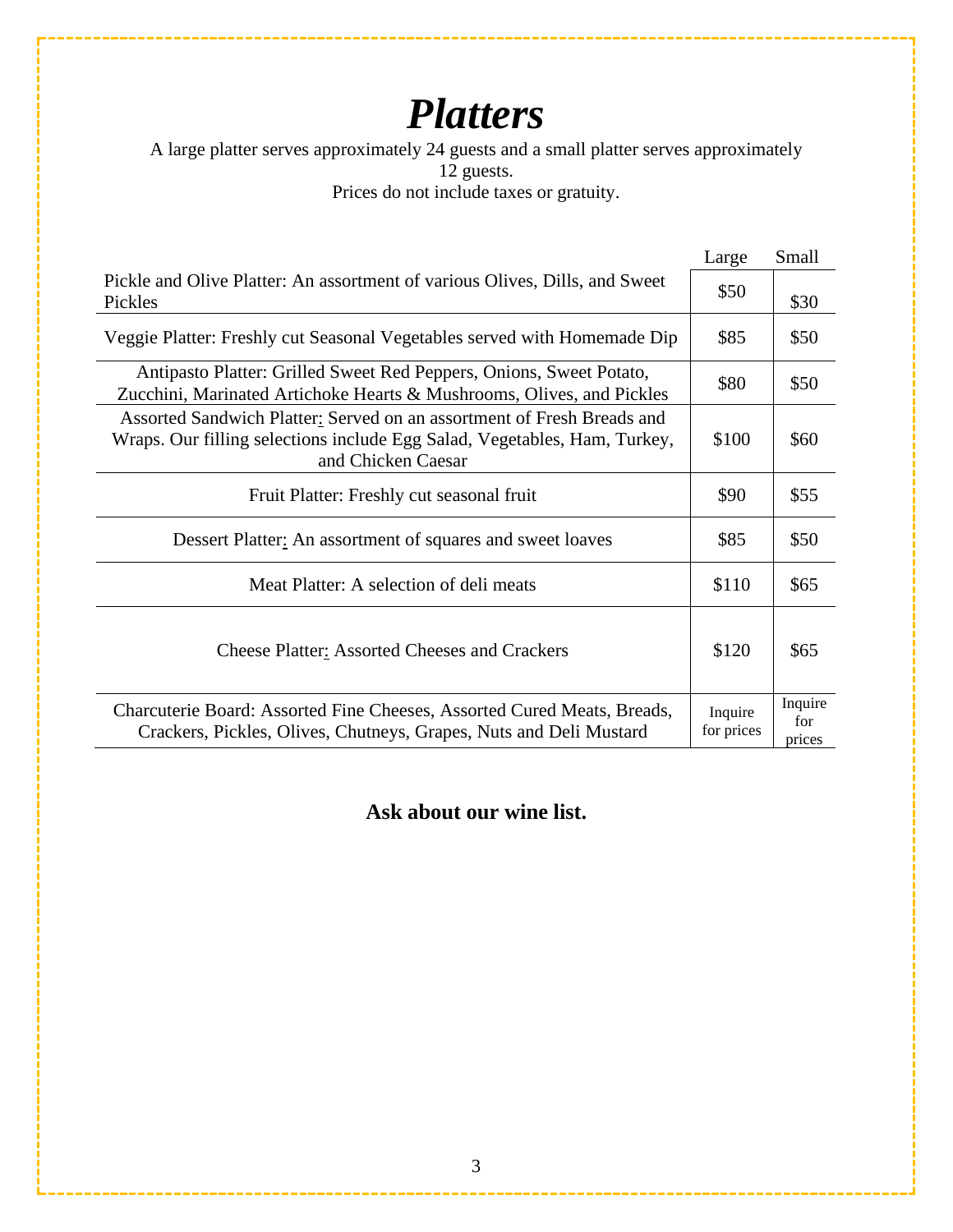## *Mains*

| Each main entrée comes with a side of Seasonal Vegetables and your choice of the<br>following:                                           |                    |
|------------------------------------------------------------------------------------------------------------------------------------------|--------------------|
| Garlic Mashed Potatoes, Roasted Garlic Potatoes, Baked Potato, Scalloped Potatoes,<br>Rice, or Risotto.                                  |                    |
| (GF) denotes a Gluten Free option, (V) denotes a Vegetarian option, (Vegan) denotes a                                                    |                    |
| Vegan option.<br>Prices do not include taxes or gratuity.                                                                                |                    |
| Chicken Supreme stuffed with Apple and Brie and topped with a<br>Cranberry Reduction, (GF)                                               | \$32 per person    |
| Chicken Supreme stuffed with Prosciutto, Fresh Asparagus and<br>Mozzarella Cheese, topped with a White Wine Mushroom crème sauce<br>(GF) | \$34 per person    |
| Pan Seared Chicken Supreme topped with a Gorgonzola and Roasted<br>Red Grapes cream sauce                                                | \$32.00 per person |
| Baked Eggplant Parmesan with homemade Marinara Sauce, Seasoned<br>Bread Crumbs, Mozzarella Cheese, and fresh basil (V)                   | \$26 per person    |
| Pan Seared Chicken Supreme basted with Herbs and Butter and served<br>on a bed of creamy Parmagiano Rissoto                              | \$32 per person    |
| Rib Eye Steak with a Red Wine Demi Glaze                                                                                                 | \$46 per person    |
| Grilled Salmon Fillet with a Maple Butter Sauce and Toasted<br>Pistachios                                                                | \$36 per person    |
| Shrimp and Asparagus Crêpe with a White Wine Cream Sauce                                                                                 | \$34 per person    |
| Rolled Zucchini stuffed with Ricotta Cheese and Fresh Basil, and<br>baked in a homemade Marinara Sauce (GF) (V)                          | \$26 per person    |
| Beef Tenderloin Medallions served a Peppercorn Brandy sauce and<br>topped with a Garlic Prawn (GF)                                       | \$50 per person    |
| Herb Crusted Halibut Steak served with a Pesto crème sauce                                                                               | \$40 per person    |
| Dry-rubbed Pork Tenderloin (GF)                                                                                                          | \$30 per person    |
| Ribs and Chicken (GF)                                                                                                                    | \$32 per person    |
|                                                                                                                                          |                    |